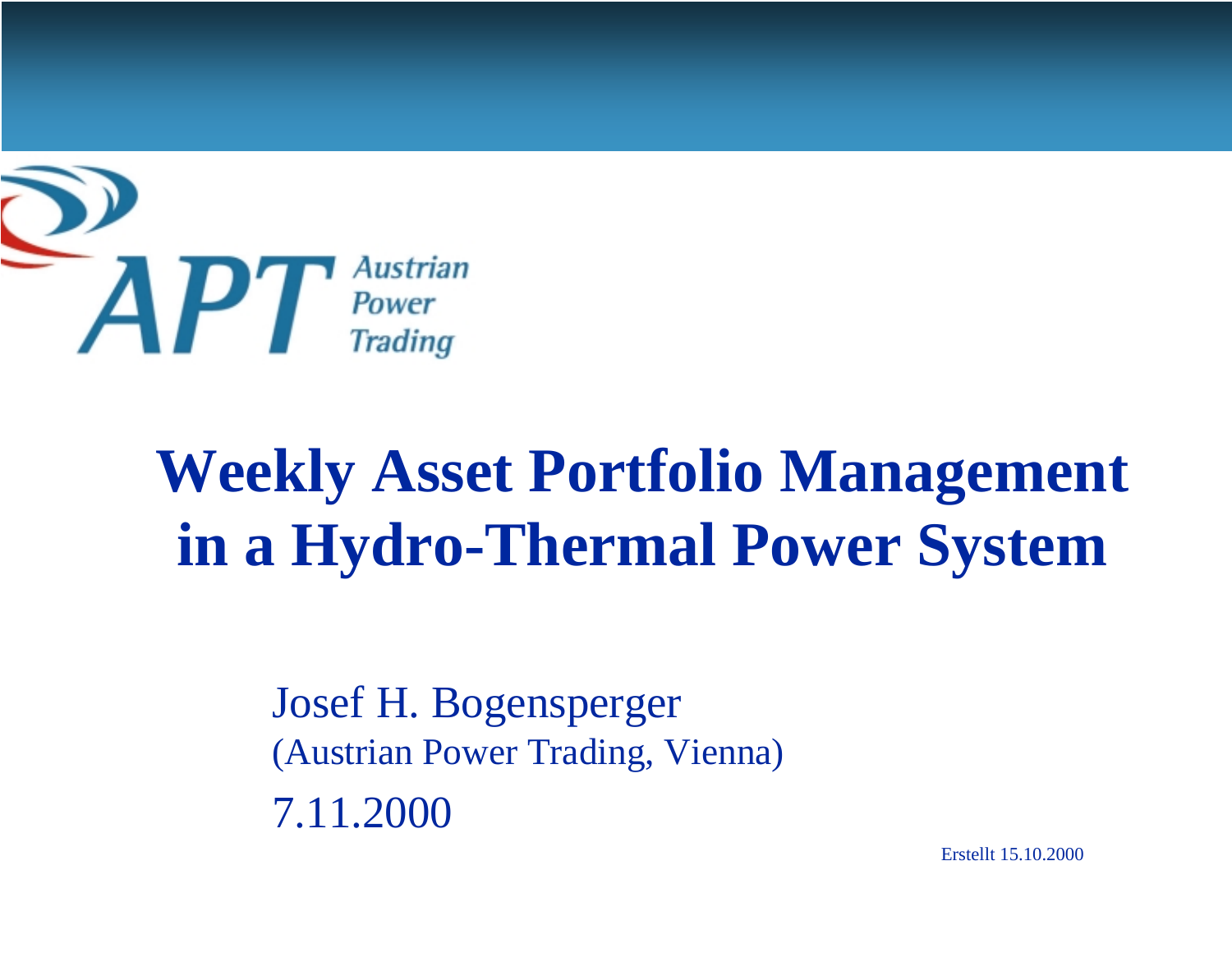

**Asset based risk management in the electricity sector means** to **handle newest technology** to get stabile and profitable decisions but dispatchers are risk avers to make sure that they can **handle daily business !**

### **There are two tasks:**

- portfolio management (*propose* an optimal solution) and
- risk evaluation / measurement (calculate the actual exposure and evaluate the changes out of a specific measure - *try and error* )

**What tasks are risk management today?**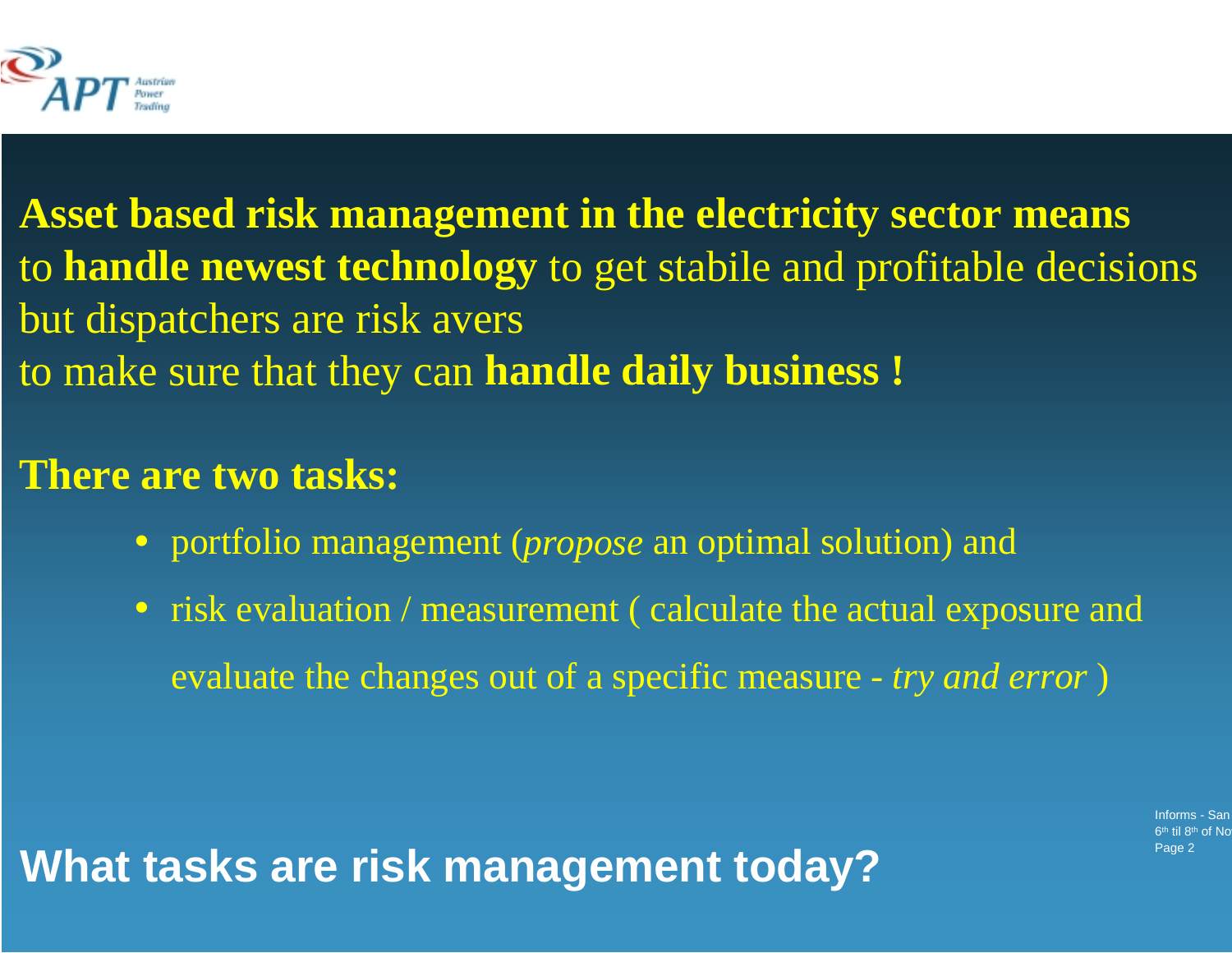

**These decisions which take place now for the next week will be supported by the tool** *(type "here and now")*

- state (on/off) of base load thermal power stations
- •execution of bought options ( Puts and Calls )
- contracts with flexible parts (to be announced the week before)
- $\bullet$ how much electricity should be sold as week ahead contracts

### **These decisions which take place later on are included in the model** *(type "wait and see")*

- $\bullet$ daily trading
- $\bullet$ change schedule of pumped storage plants
- $\bullet$ change schedule of daily storage plants
- $\bullet$ change schedule of thermal plants

# **Which types of decisions are included?**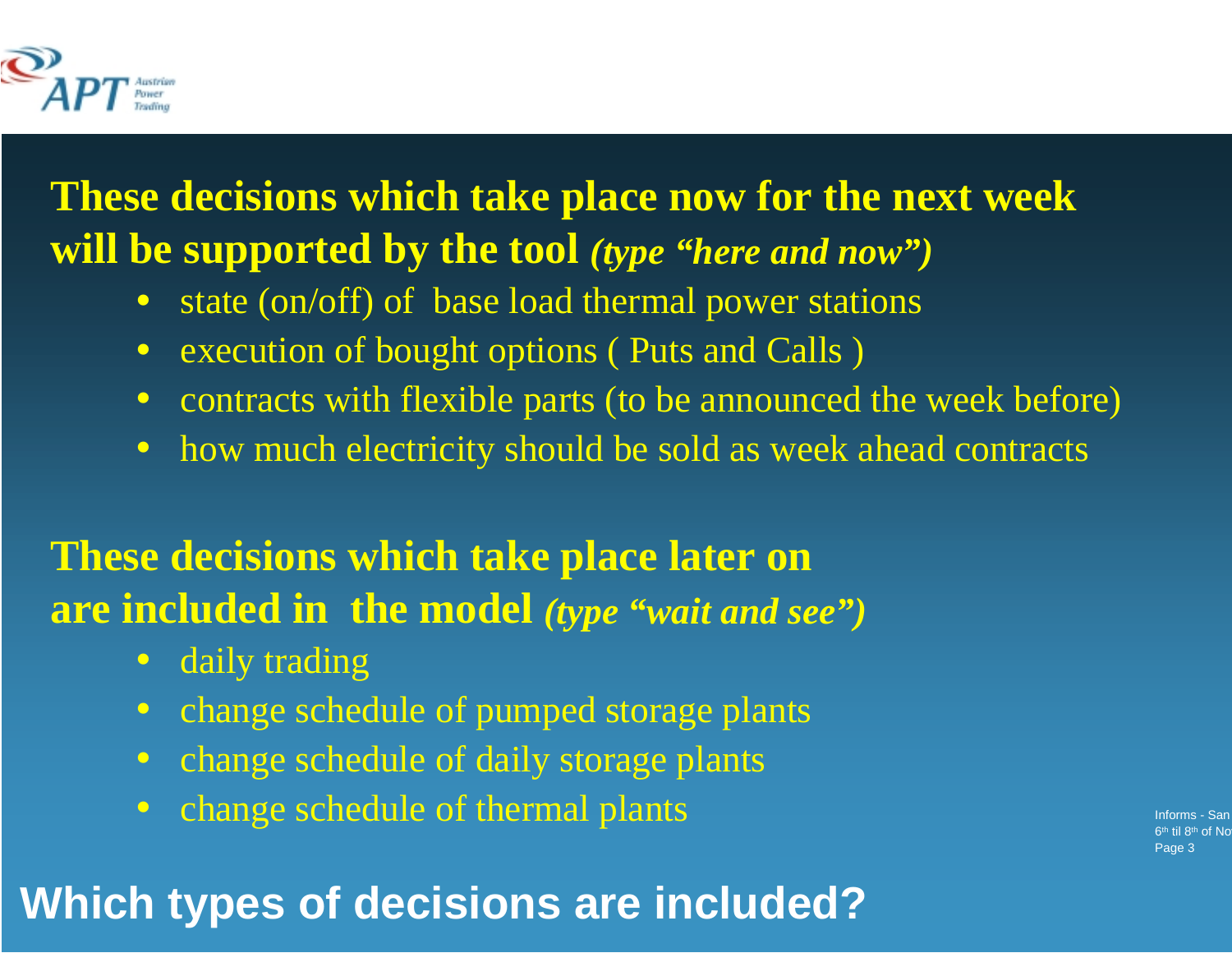

### **s there a need for stochastic weekly portfolio management?**

### **tochastic input data**

- day ahead prices (price forward curve, volatility) short term
- electricity demand in supply contracts (load forecast temperature, daylight) short term
- run-of-river generation (generation forecast rain, temperature at glaciers) short term
- valuation of water and fuel in storage/contract (water value, fuel value) long term

ariation leads to a big bunch of scenarios.

*tatement:* "*In 60% of all cases thermal plant 1 is on*" ut this statistical figure does not necessarily mean that this is a robust decision.

dvantage of stochastic planning - All scenarios are considered the same time  $\rightarrow$  here and now decisions lead to clear decision proposals

**Why a stochastic model?**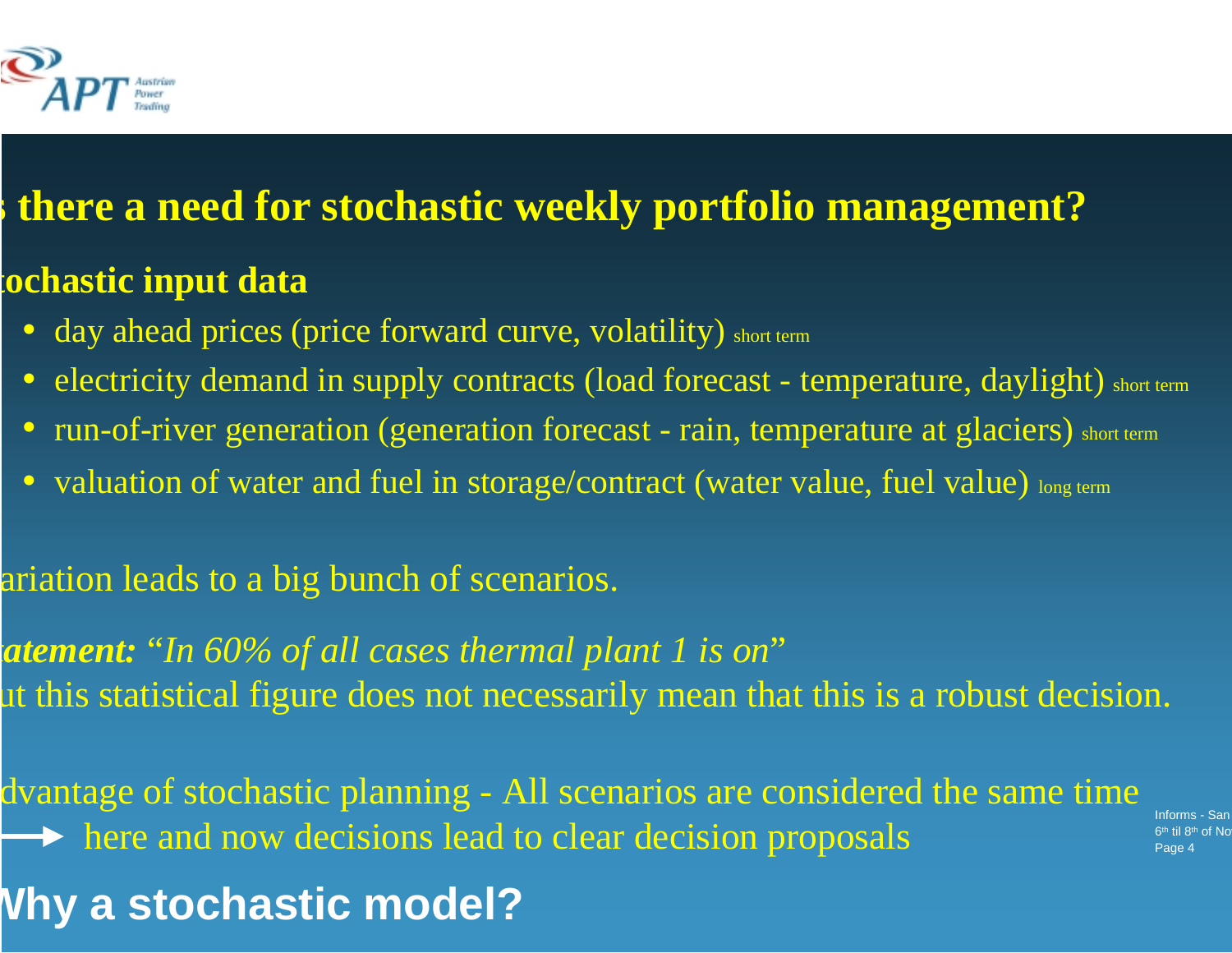

### **Concept for the weekly portfolio management**



Informs - San 6<sup>th</sup> til 8<sup>th</sup> of No Page 5

### **How is the tool concept?**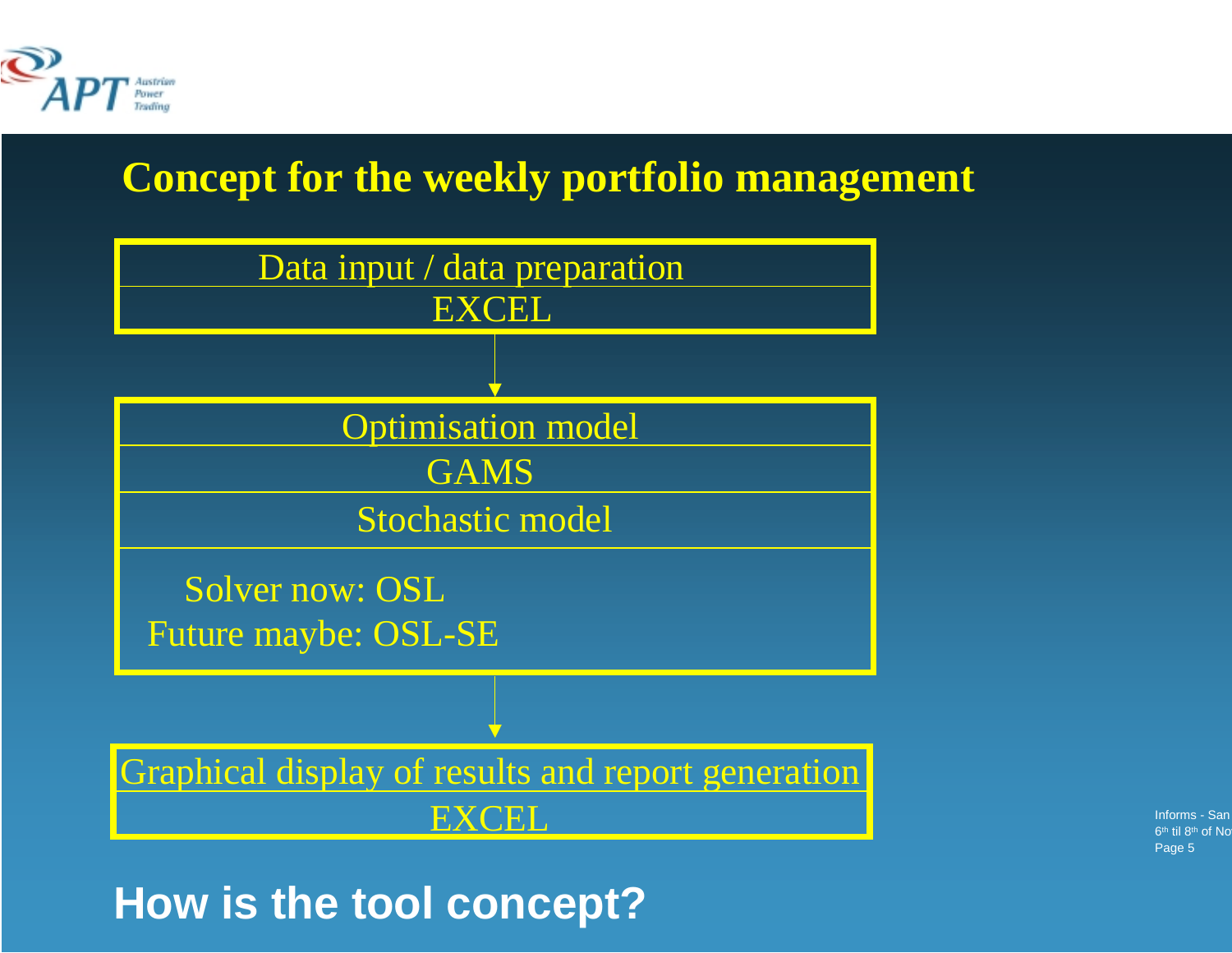

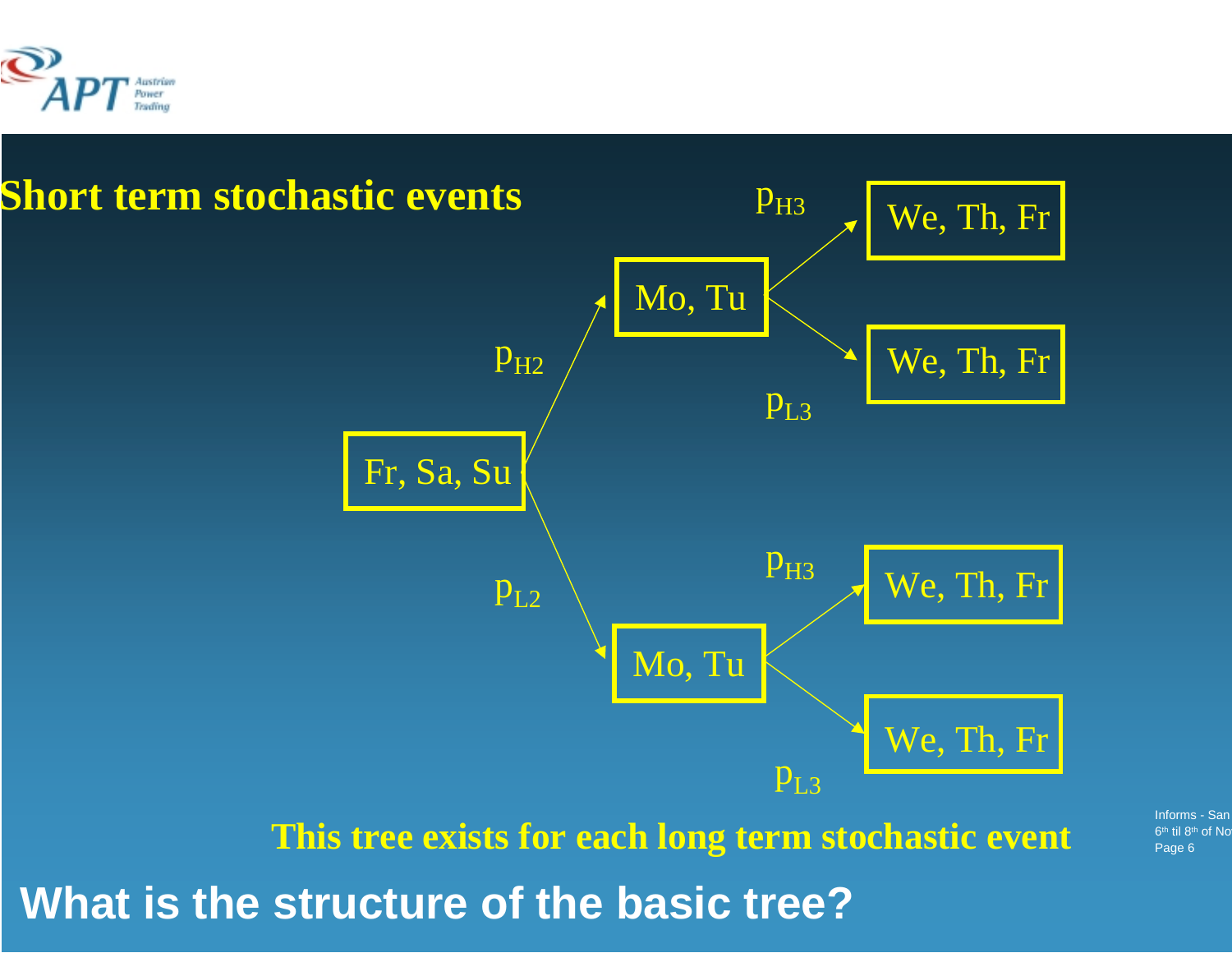

### **Definition of basic scenarios**



 $1^\mathrm{st}$  ,,stage"  $2^\mathrm{nd}$  ,,stage"  $3^\mathrm{rd}$  ,,stage" deterministic stoch. developm. stoch. developm.

> Informs - San 6<sup>th</sup> til 8<sup>th</sup> of No Page 7

### **What is the basic data for this problem?**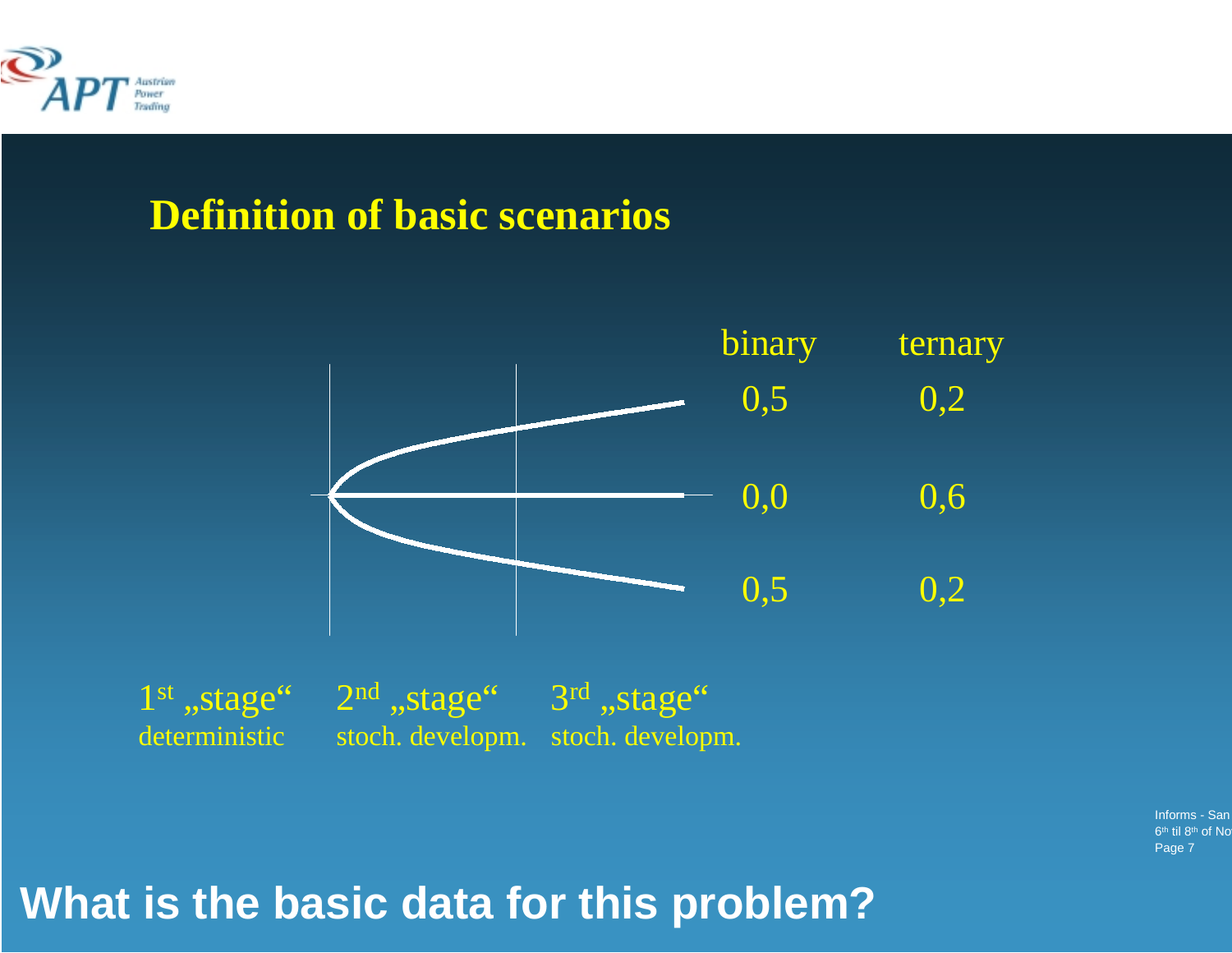



Informs - San 6<sup>th</sup> til 8<sup>th</sup> of No Page 8

**What types of scenarios are in the binary tree?**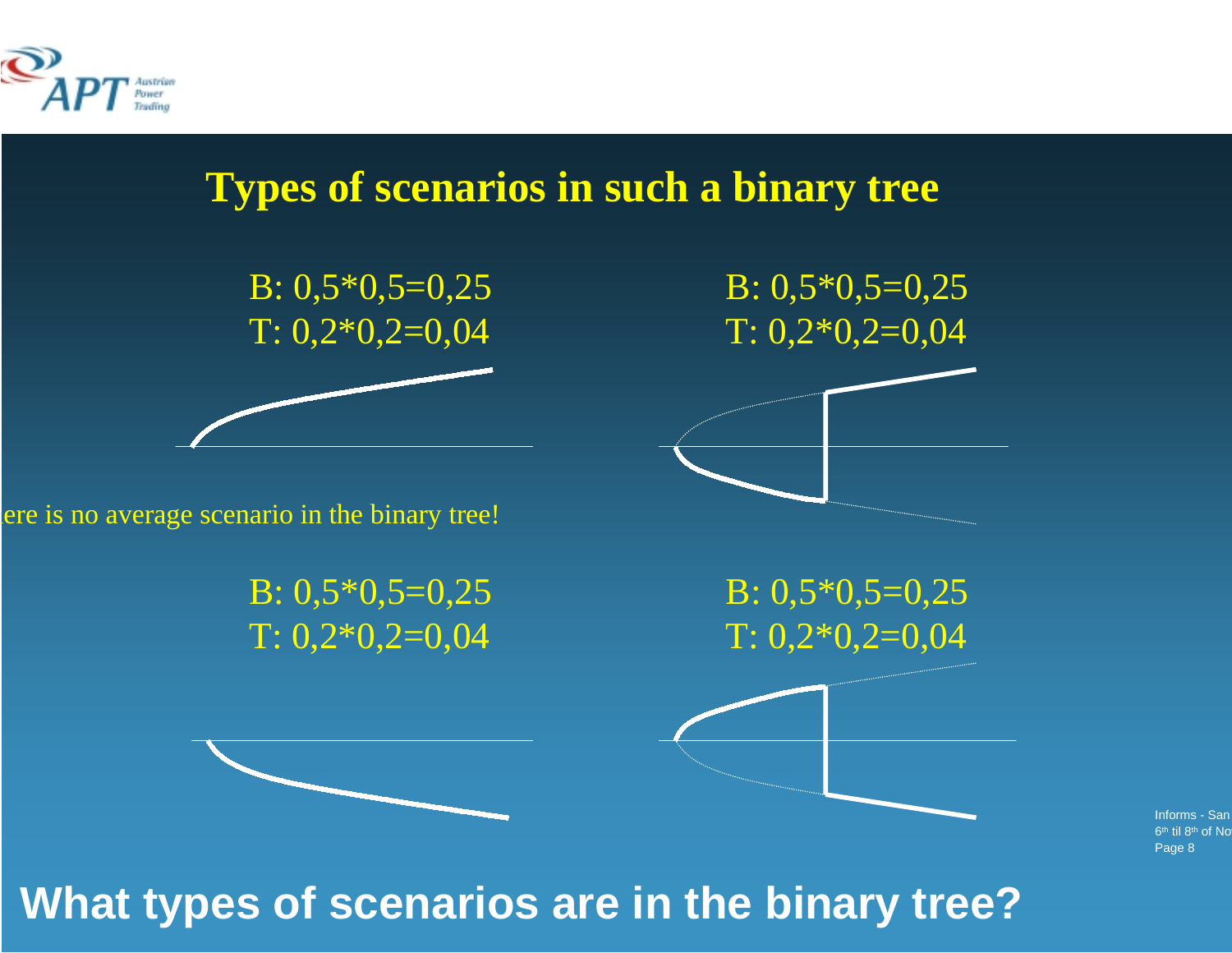

### **Additional types of scenarios in such a ternary tree**



Informs - San 6<sup>th</sup> til 8<sup>th</sup> of No Page 9

# **What is the appropriate tree for this problem?**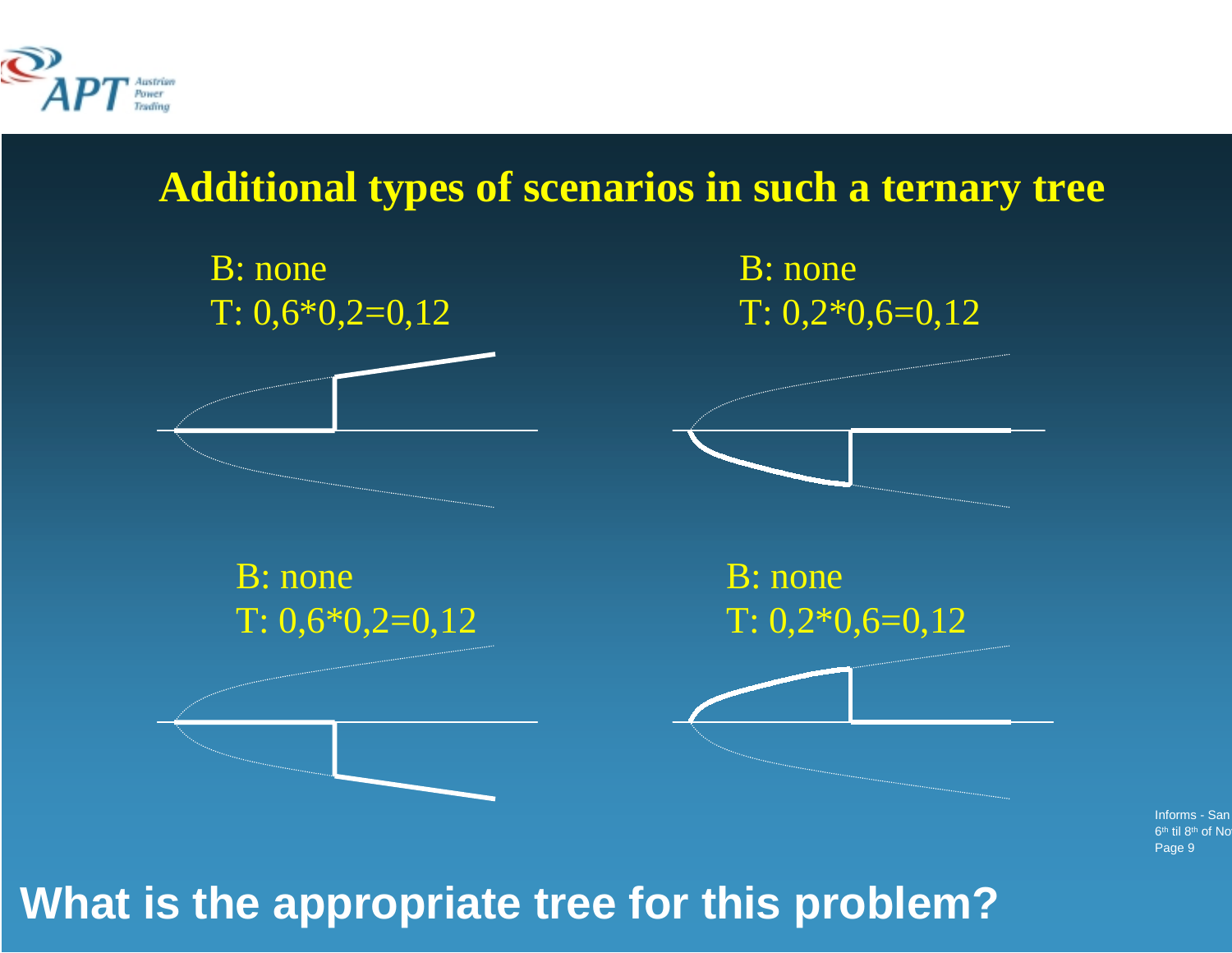

### **Structure of system demand**



**How much is the system demand?**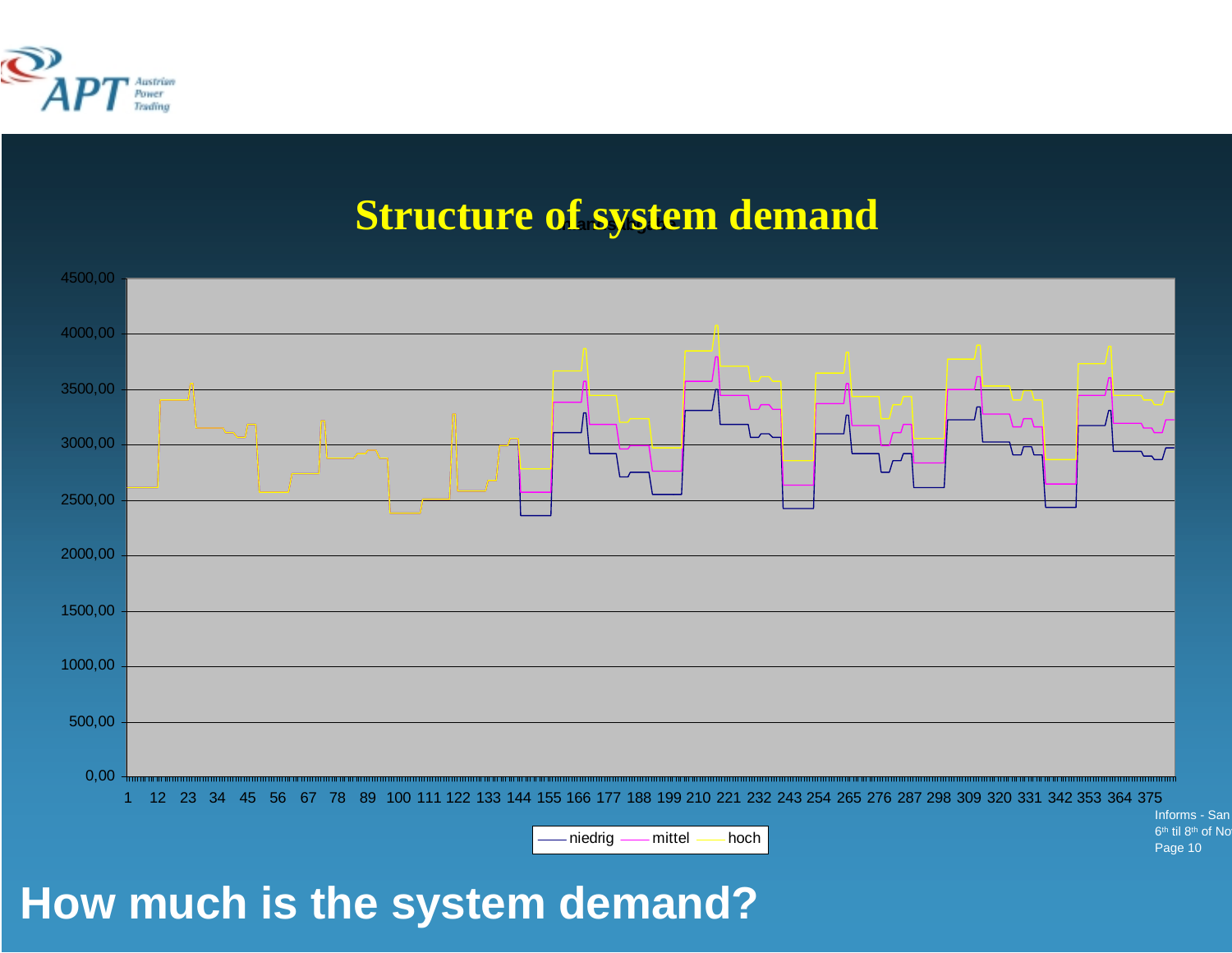

### **Structure of day ahead prices**



**How much are the day ahead prices?**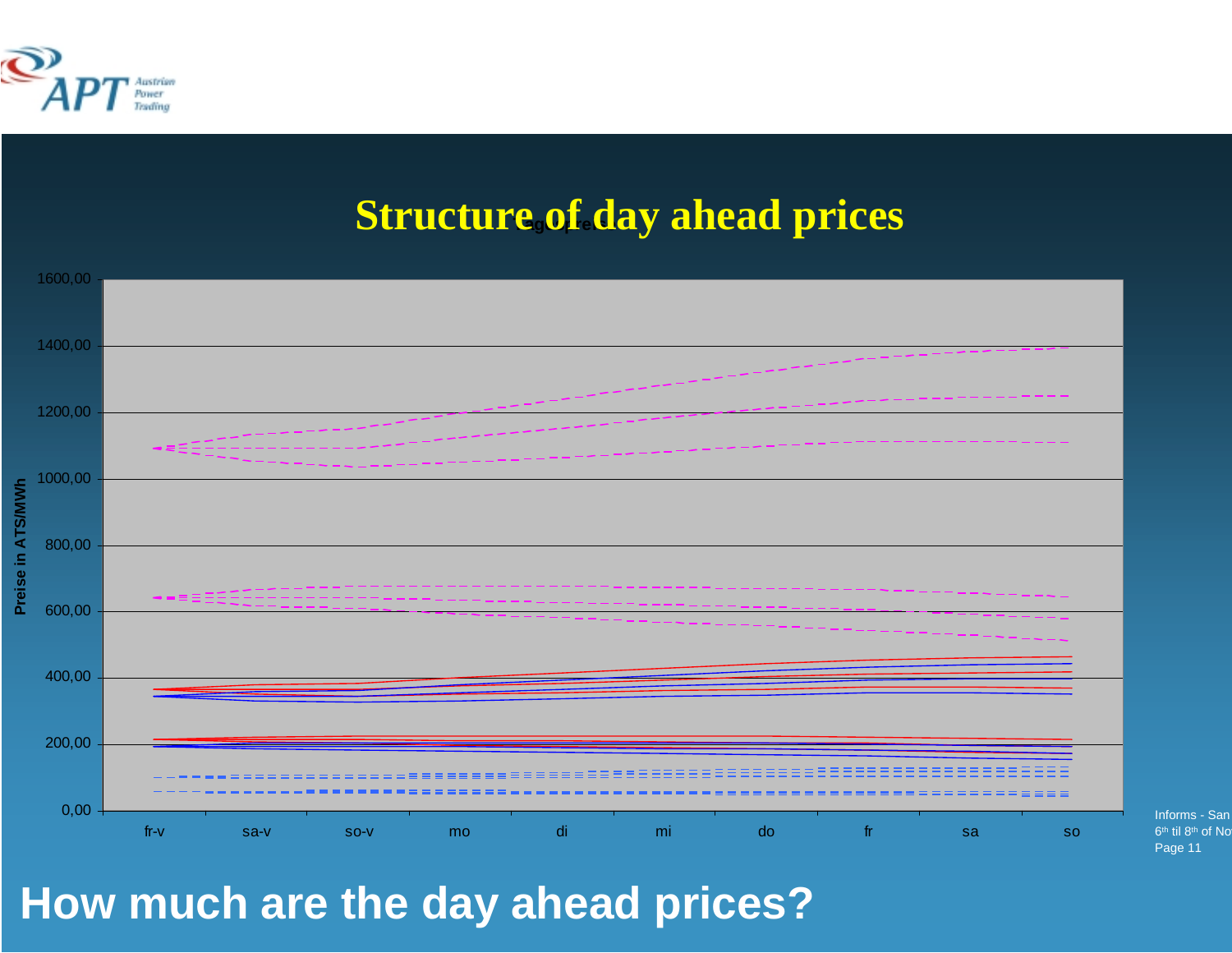

### **Utilisation of pumped storage plants by scenario**



**What influence have water values?**

Informs - San 6<sup>th</sup> til 8<sup>th</sup> of No Page 12

e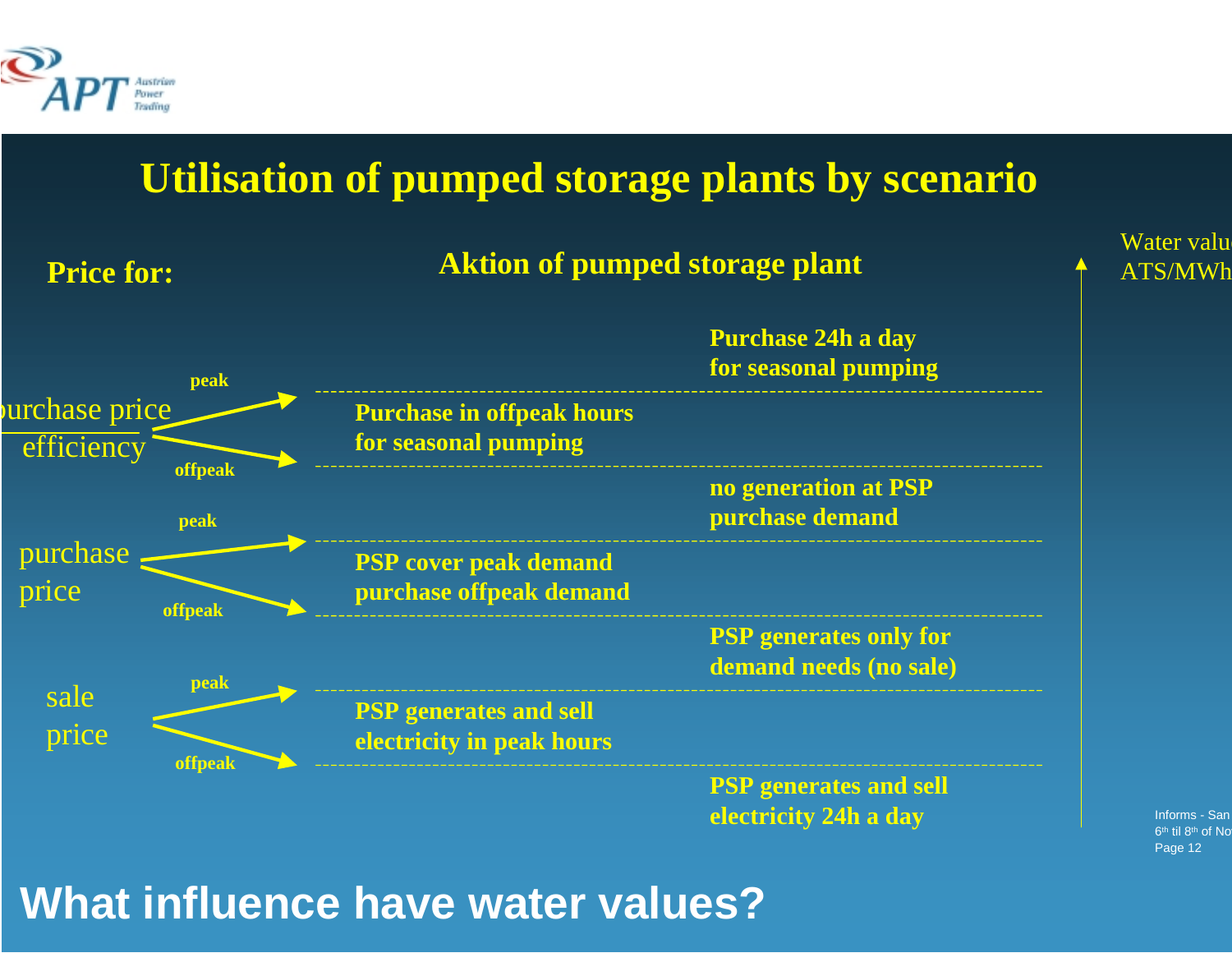

### **Net open position before optimisation**

|                                                                                                       |                                                                                         | andbreite der offene Position der einzelnen Tage |               |               |                |  |              |                |            |  |
|-------------------------------------------------------------------------------------------------------|-----------------------------------------------------------------------------------------|--------------------------------------------------|---------------|---------------|----------------|--|--------------|----------------|------------|--|
|                                                                                                       |                                                                                         |                                                  |               |               |                |  |              |                |            |  |
|                                                                                                       |                                                                                         |                                                  |               |               | negativ=short  |  | positiv=long |                |            |  |
|                                                                                                       |                                                                                         |                                                  |               |               |                |  |              |                |            |  |
|                                                                                                       |                                                                                         |                                                  |               | Peak          |                |  |              | <b>Offpeak</b> |            |  |
|                                                                                                       |                                                                                         |                                                  | Minimum       | <b>Mittel</b> | <b>Maximum</b> |  | Minimum      | <b>Mittel</b>  | Maximum    |  |
| 13.10.00 fr- $v$                                                                                      |                                                                                         | GWh                                              |               |               |                |  |              |                |            |  |
| 14.10.00 sa-v                                                                                         |                                                                                         | GWh                                              | 7236,68281    |               | 15185,061      |  | 8159,65252   |                | 14826,5762 |  |
| 15.10.00 so-v                                                                                         |                                                                                         | GWh                                              | 6735,68902    |               | 14172,0579     |  | 8747,68902   |                | 15928,0579 |  |
| $16.10.00 \, \text{mo}$                                                                               |                                                                                         | <b>GWh</b>                                       | 2705,05655    |               | 9895,05793     |  | 7139, 19334  |                | 14733,0579 |  |
| 17.10.00 di                                                                                           |                                                                                         | GWh                                              | $-6647,06743$ |               | 8574,05793     |  | 257,841717   |                | 13054,0579 |  |
| 18.10.00 mi                                                                                           |                                                                                         | GWh                                              | $-5535,04878$ |               | 8893,24169     |  | $-857,04878$ |                | 12736,3101 |  |
| $19.10.00$ do                                                                                         |                                                                                         | <b>GWh</b>                                       | $-5639,04878$ |               | 4761,6797      |  | $-753,04878$ |                | 10251,1343 |  |
| $20.10.00$ fr                                                                                         |                                                                                         | <b>GWh</b>                                       | $-5483,04878$ |               | 5397,68902     |  | $-909,04878$ |                | 9613,68902 |  |
| $21.10.00$ sa                                                                                         |                                                                                         | GWh                                              | $-2740,04878$ |               | 8012,68902     |  | 239,95122    |                | 10720,689  |  |
| $22.10.00$ so                                                                                         |                                                                                         | GWh                                              | $-713,04878$  |               | 10031,689      |  | 1162,95122   |                | 11651,689  |  |
|                                                                                                       |                                                                                         |                                                  |               |               |                |  |              |                |            |  |
|                                                                                                       |                                                                                         |                                                  |               |               |                |  |              |                |            |  |
|                                                                                                       | linimum == Lauf_niedrig +Tagesspeicher_nurpeak +Importe -Bedarf_hoch -EnBWTurb -Exporte |                                                  |               |               |                |  |              |                |            |  |
|                                                                                                       |                                                                                         |                                                  |               |               |                |  |              |                |            |  |
| 1aximum == Lauf_hoch +Tagesspeicher_nurpeak +Importe +EnBWPumpe -Bedarf_niedrieg -EnBWTurb/2 -Exporte |                                                                                         |                                                  |               |               |                |  |              |                |            |  |

Informs - San 6<sup>th</sup> til 8<sup>th</sup> of No Page 13

# **How much is the net open position?**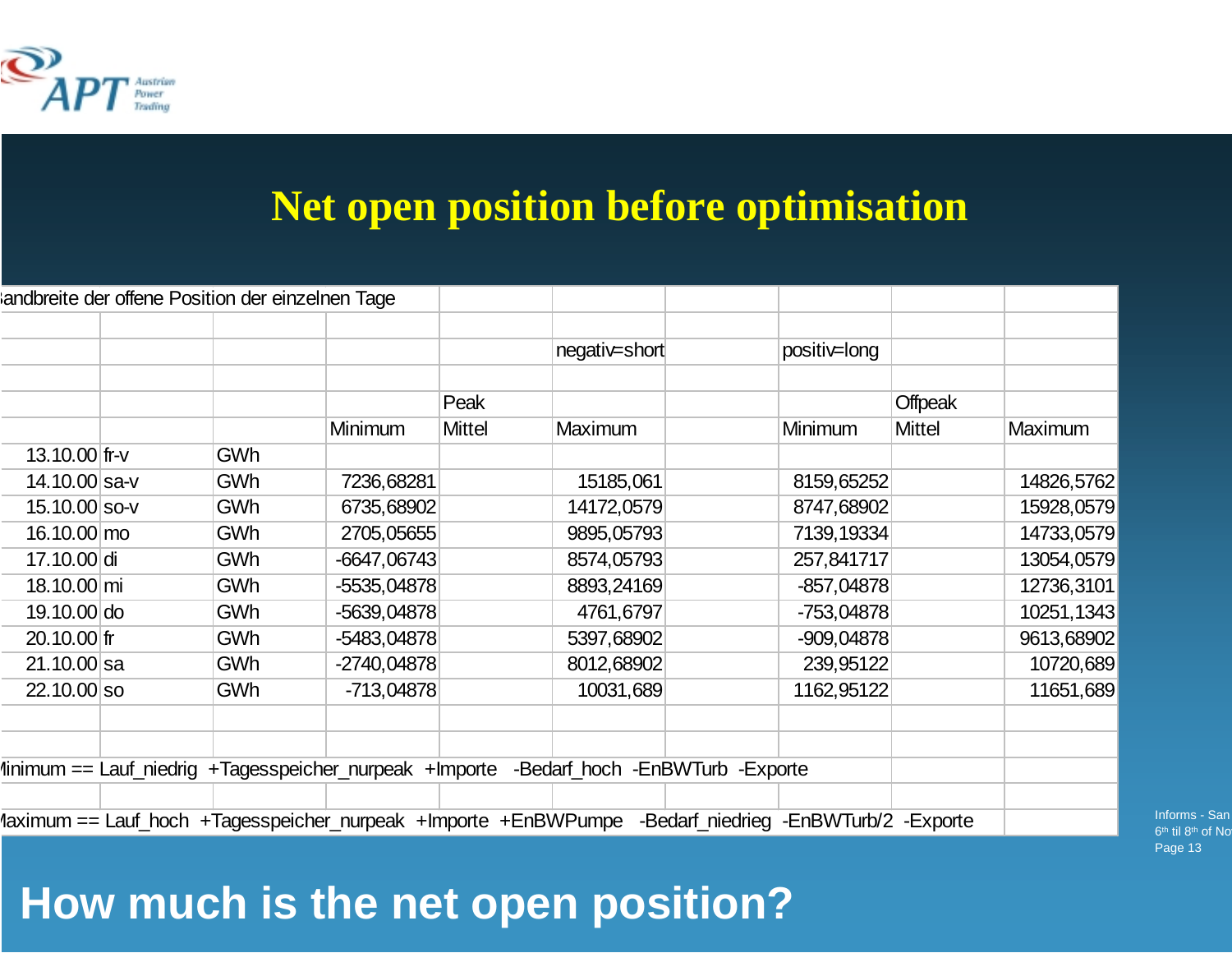

### **Model statistics**

#### **OSL**

| cenarios          | $[\hbox{-}]$           | det       | 10        | 25        | 50        | 128       | 250       | 500       | expec.ir |
|-------------------|------------------------|-----------|-----------|-----------|-----------|-----------|-----------|-----------|----------|
| <b>quations</b>   | $[\cdot]$              | 695       | 3781      | 8711      | 16181     | 36953     | 69061     | 134801    |          |
| ocks of equ.      | $[\cdot]$              | 10        | 10        | 10        | 10        | 10        | 10        | 10        |          |
| ariables          | $\left[ \cdot \right]$ | 1028      | 4885      | 11036     | 20317     | 45979     | 85621     | 166783    |          |
| ocks of varia.    | $[\cdot]$              | 26        | 26        | 26        | 26        | 26        | 26        | 26        |          |
| on zero element   | $\left[\cdot\right]$   | 4330      | 30051     | 71749     | 138497    | 335489    | 642324    | 1270205   |          |
| screte var.       | $[\cdot]$              | 40        | 40        | 40        | 40        | 40        | 40        | 40        |          |
| eneration space   | [MB]                   | 75,4      | 85,3      | 87,4      | 90,6      | 99,5      | 113,1     | 141,4     |          |
| ener. time        | [s]                    | 0,20      | 1,48      | 3,07      | 6,20      | 18,10     | 30,68     | 67,94     |          |
| kec. time         | [s]                    | 50,3      | 54,1      | 55,9      | 59,2      | 83,0      | 86,63     | 125,6     |          |
| orkspace          | [MB]                   | 1,83      | 7,59      | 17,72     | 33,75     | 80,52     | 153,3     | 302,1     |          |
| obl. exec. time   | [s]                    | 2,1       | 29,3      | 222       | 615       | 4221,0    | 14984     | 62782     |          |
| laxed optimum     | [ATS]                  | 1,196E+07 | 7,230E+06 | 6,897E+06 | 7,224E+06 | 7,105E+06 | 7,147E+06 | 7,150E+06 |          |
| bjective value    | [ATS]                  | 1,198E+07 | 7,392E+06 | 7,038E+06 | 7,366E+06 | 7,246E+06 | 7,287E+06 | 7,300E+06 | 5,500E   |
| <b>lative gap</b> | [%]                    | 0,19      | 1,30      | 2,04      | 1,96      | 1,98      | 1,96      | 1,09      |          |

Informs - San 6<sup>th</sup> til 8<sup>th</sup> of No Page 14

Hardware: Pentium III 500 MHz 256 MB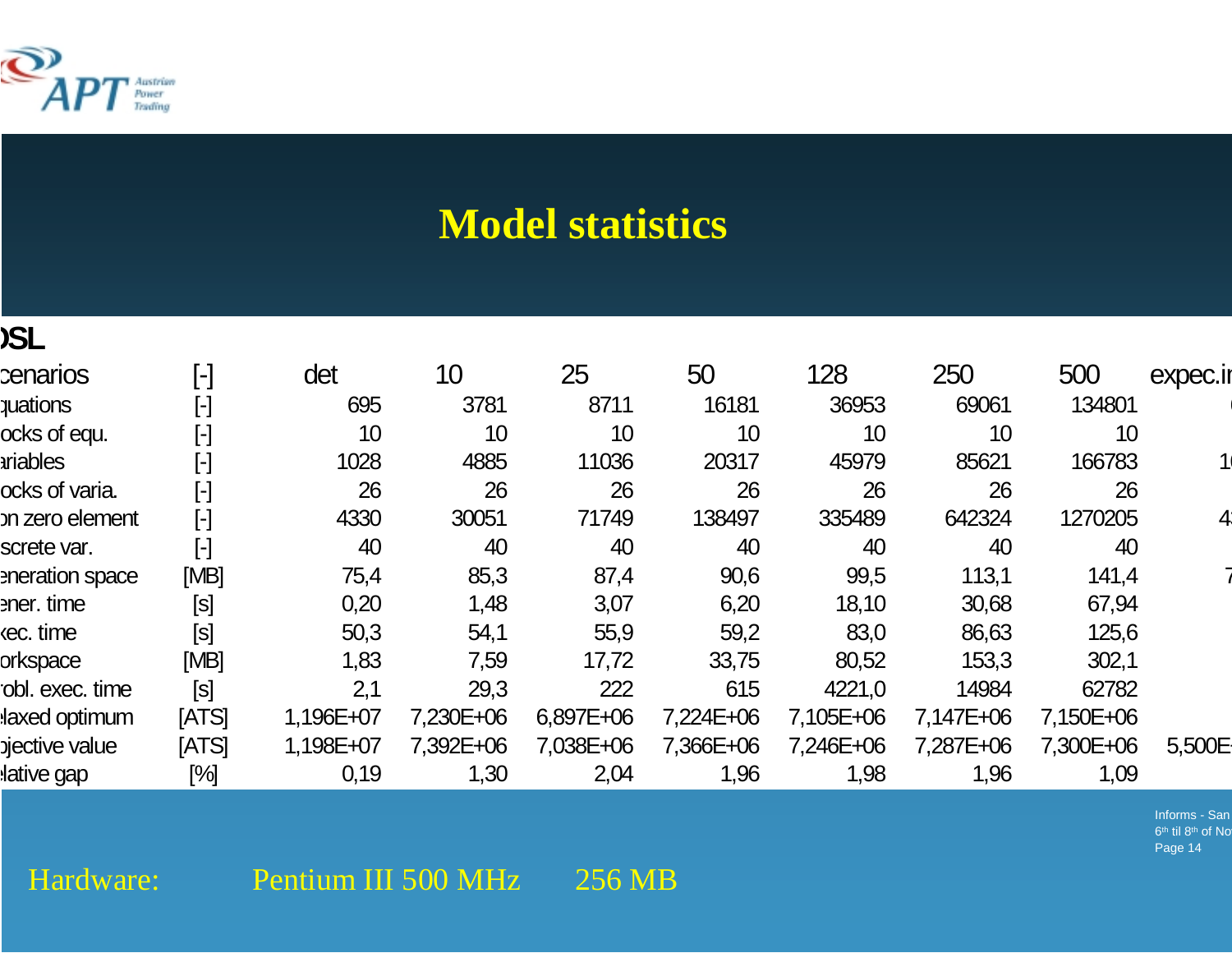

### **Problem size The problem size and its dependence on the number of scenarios**



**What is the problem size and its growth?**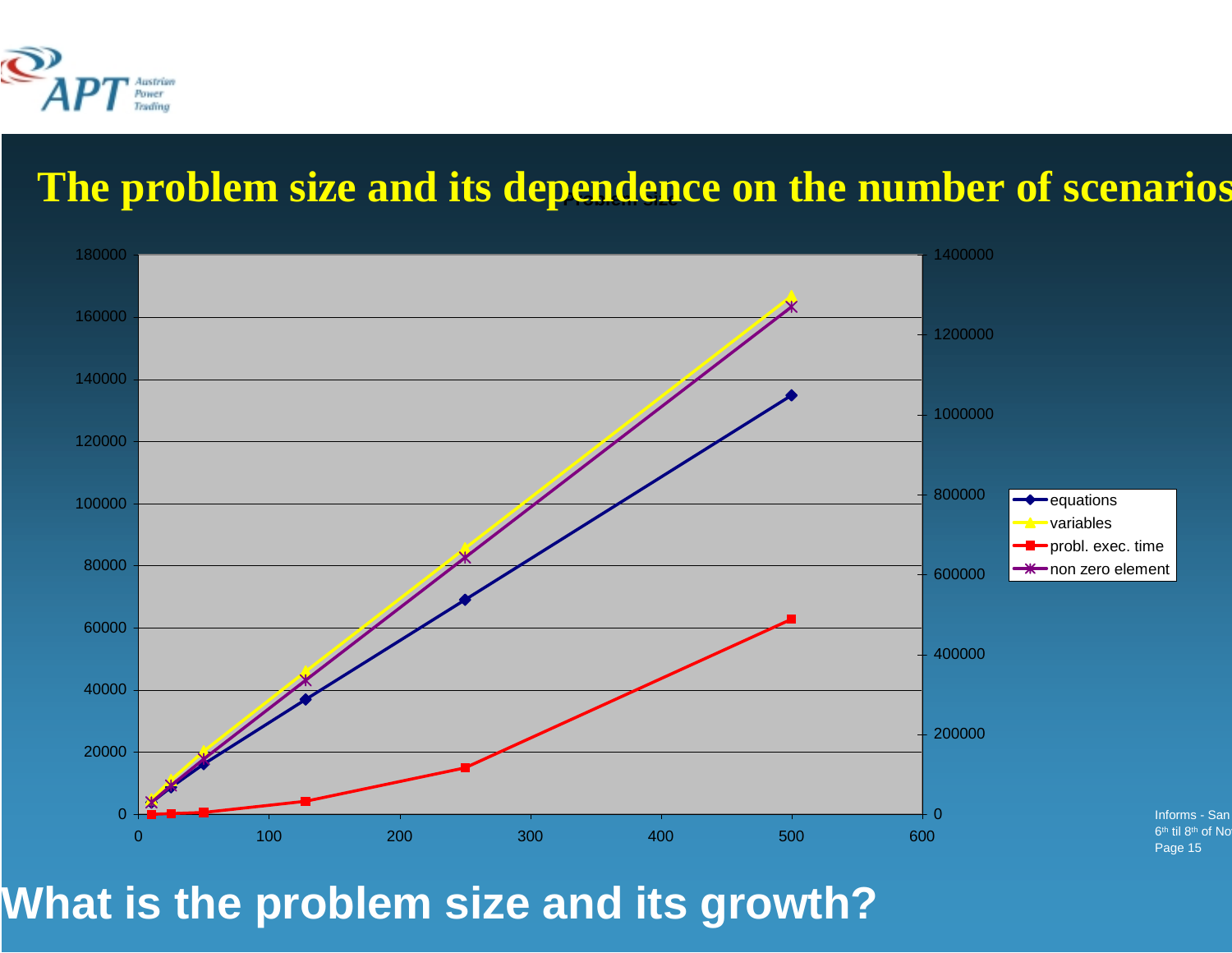![](_page_15_Picture_0.jpeg)

### **Solution time and objective value**

![](_page_15_Figure_2.jpeg)

**How is the resource utilisation?**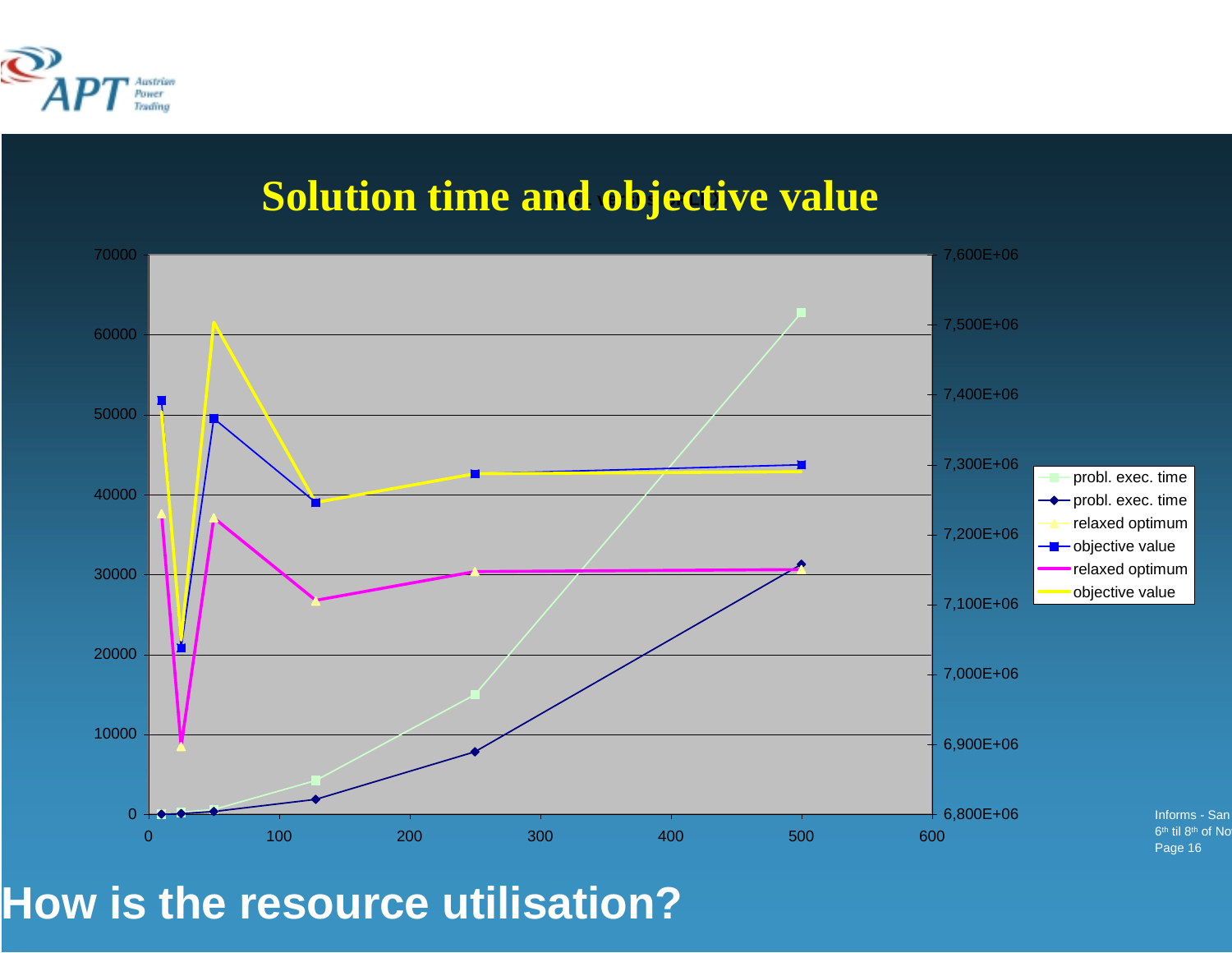![](_page_16_Picture_0.jpeg)

| <b>Decisions view</b> |           |     |       |                |       |       |                |       |          |  |
|-----------------------|-----------|-----|-------|----------------|-------|-------|----------------|-------|----------|--|
| scenarios             | $[\cdot]$ | det | 10    | 25             | 50    | 128   | 250            | 500   | expec.ir |  |
|                       |           |     |       |                |       |       |                |       |          |  |
| Exp Bd Mo-Fr          | [MW]      | 530 | 310   | 250            | 308   | 284   | 276            | 300   |          |  |
| Exp HT Mo-Fr          | [MW]      |     |       |                |       |       |                |       |          |  |
| Exp NT Mo-Fr          | [MW]      |     |       |                |       |       |                |       |          |  |
| Exp Bd Sa-Fr          | [MW]      |     |       |                |       |       |                |       |          |  |
| Exp NT Sa-Fr          | [MW]      |     |       |                |       |       |                |       |          |  |
| mp Bd Mo-Fr           | [MW]      |     |       |                |       |       |                |       |          |  |
| mp HT Mo-Fr           | [MW]      |     |       |                |       |       |                |       |          |  |
| mp NT Mo-Fr           | [MW]      | 311 |       |                |       |       |                |       |          |  |
| mp Bd Sa-Fr           | [MW]      |     |       |                |       |       |                |       |          |  |
| mp NT Sa-Fr           | [MW]      | 245 |       |                |       |       |                |       |          |  |
| r-V                   | units     | 1,2 |       |                |       |       |                |       |          |  |
| ьá                    | units     |     |       |                |       |       |                |       |          |  |
| O.                    | units     |     |       | $\overline{2}$ | 2     | 2     | $\overline{2}$ |       |          |  |
| no                    | units     | 1,2 | 1,2,5 | 1,2            | 1,2,5 | 1,2,5 | 1,2,5          | 1,2,5 |          |  |
| Ji                    | units     | 1,2 | 1,2,5 | 1,2            | 1,2,5 | 1,2,5 | 1,2,5          | 1,2,5 |          |  |
| ni                    | units     | 1,2 | 1,2,5 | 1,2            | 1,2,5 | 1,2,5 | 1,2,5          | 1,2,5 |          |  |
| <b>JO</b>             | units     | 1,2 | 1,2,5 | 1,2            | 1,2,5 | 1,2,5 | 1,2,5          | 1,2,5 |          |  |
|                       | units     | 1,2 | 1,2,5 | 1,2            | 1,2,5 | 1,2,5 | 1,2,5          | 1,2,5 |          |  |

Informs - San 8<sup>th</sup> of No Page 17

**What are the proposals for the here and now decisions?**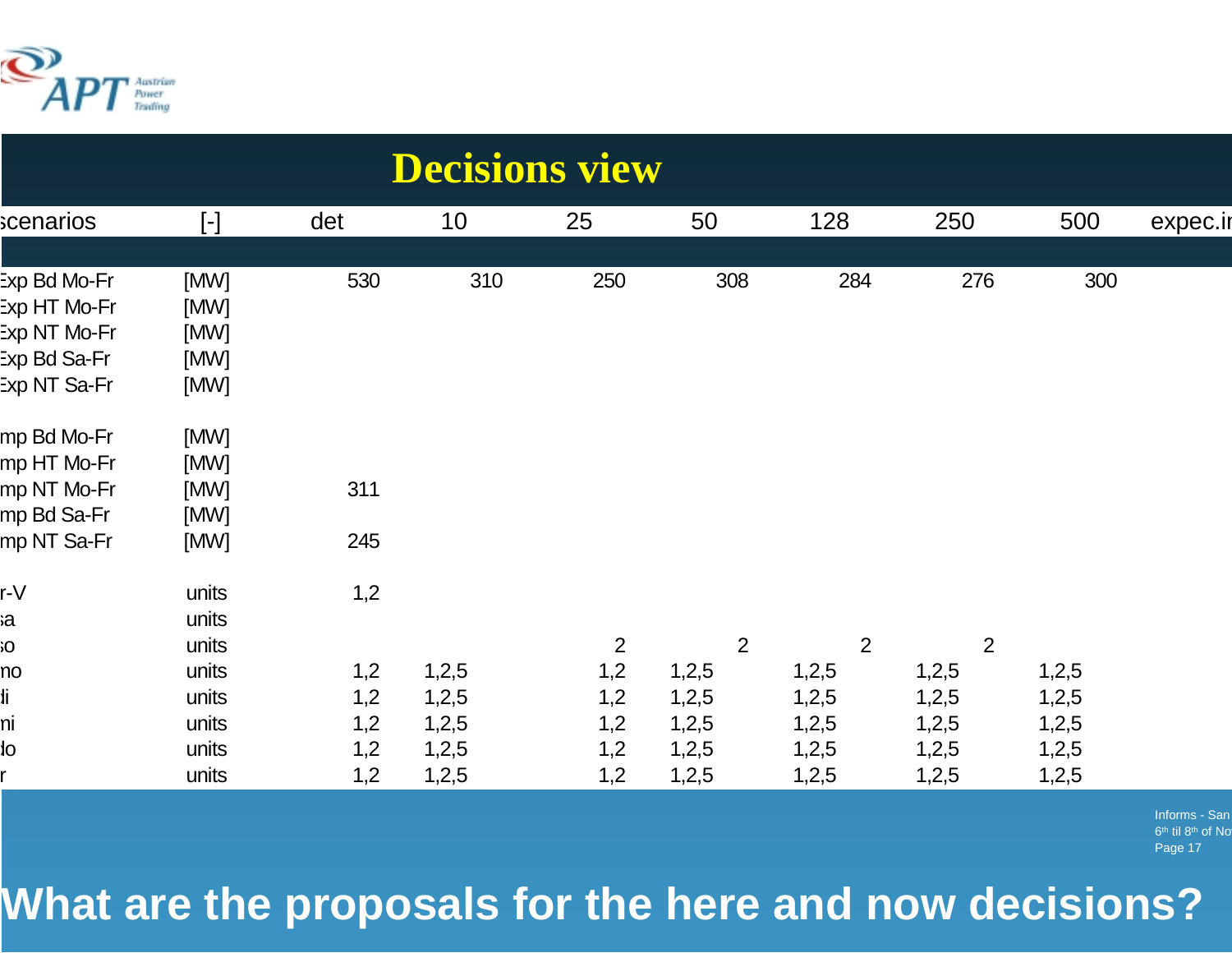![](_page_17_Picture_0.jpeg)

### **Distribution of cost for different approximations**

![](_page_17_Figure_2.jpeg)

### **How is the distribution of the cost function?**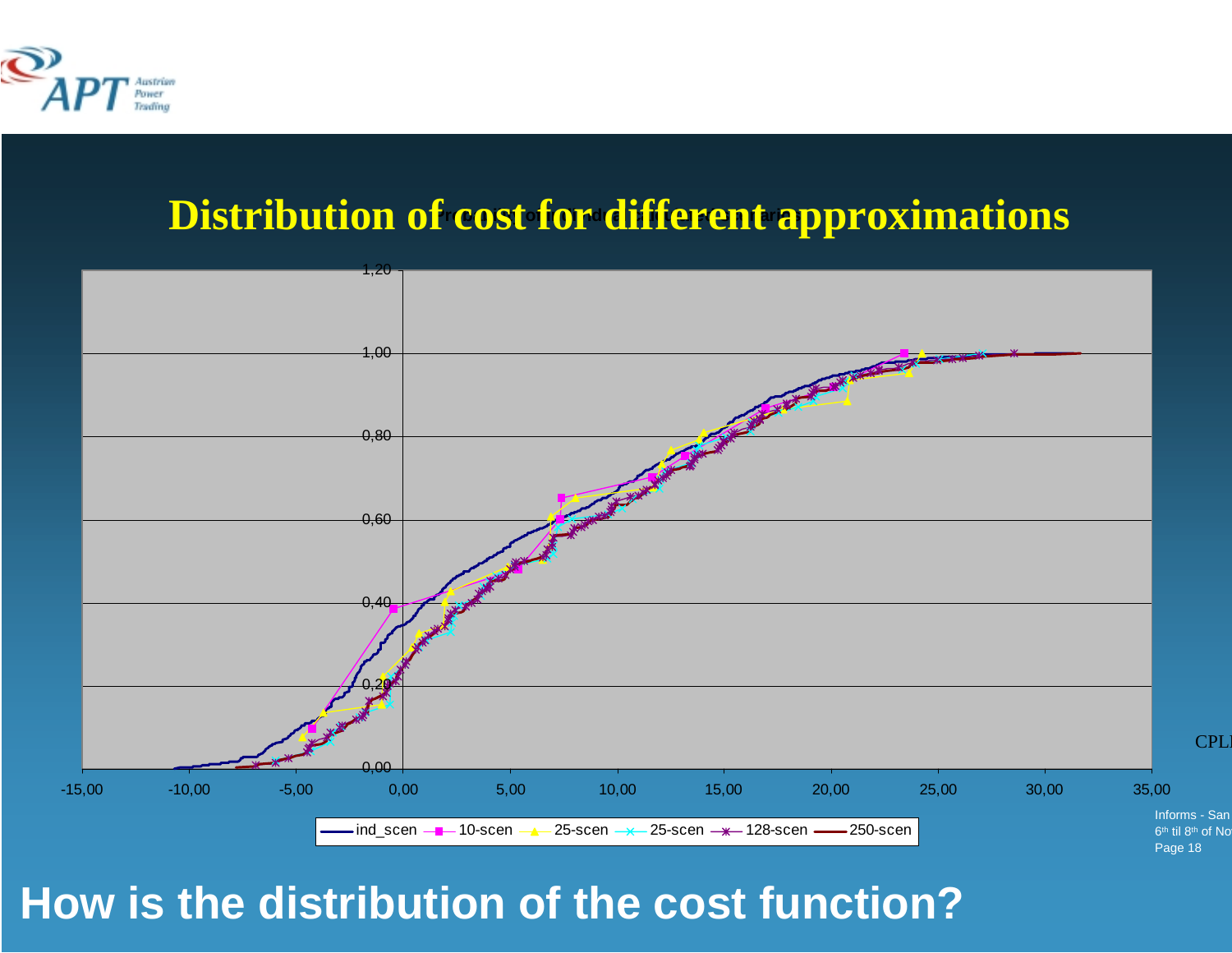![](_page_18_Picture_0.jpeg)

#### **Übersicht über die Ergebnisse Szenario: laufn - laufn**

**Rechnung ab 28.01.00**

#### **Deckung**

|                             |            | fr-v   | Samstag  | Sonntag  | lontag   | Dienstag | Mittwoch. | Donnerstag | Freitag | Woche (GWh). |
|-----------------------------|------------|--------|----------|----------|----------|----------|-----------|------------|---------|--------------|
| Summe InI.+Pu.+Exp.         | <b>GWh</b> | 101,84 | 86,00    | 80,41    | 98,81    | 96,39    | 99,43     | 96,68      | 99,55   | 657,27       |
| <b>Inlandsbedarf</b>        | <b>MWh</b> | 52978  | 50632    | 48634    | 56390    | 57388    | 57392     | 57394      | 57394   | 385,22       |
| <b>Kontrahierte Exporte</b> | <b>MWh</b> | 22635  | 18640    | 18640    | 22335    | 22635    | 22635     | 22635      | 22635   | 150,16       |
| Tagesbänder 0-24            | <b>MWh</b> | 15360  | $\Omega$ | 1752     | $\Omega$ | $\Omega$ | 0         | 0          |         | 1,75         |
| Tagesbänder HT              | <b>MWh</b> | 8880   |          | 0        | 0        | 0        |           |            |         | 0,00         |
| Tagesbänder NT              | <b>MWh</b> |        |          |          | 0        | 0        |           |            |         | 0,00         |
| <b>Wochenband Mo-Fr</b>     | <b>MWh</b> |        |          | $\Omega$ | 6096     | 6096     | 6096      | 6096       | 6096    | 30,48        |
| HT-Band Mo-Fr               | <b>MWh</b> |        |          | $\Omega$ | $\Omega$ | $\Omega$ | $\Omega$  |            |         | 0,00         |
| NT-Band Mo-Fr               | <b>MWh</b> |        |          |          | $\Omega$ | $\Omega$ | 0         | 0          |         | 0,00         |
| <b>Wochenband Sa-Fr</b>     | <b>MWh</b> |        | 8304     | 8304     | 8304     | 8304     | 8304      | 8304       | 8304    | 58,13        |
| NT-Band Sa-Fr               | <b>MWh</b> |        |          | $\Omega$ | $\Omega$ | $\Omega$ |           |            |         | 0,00         |
| <b>Uberschuß</b>            | <b>MWh</b> | 830    | 4188     | 106      | 3168     | 442      | 2484      | 556        | 2598    | 13,54        |
| <b>Summe Zusatzverkauf</b>  | <b>MWh</b> | 25070  | 12492    | 10162    | 17568    | 14842    | 16884     | 14956      | 16998   | 103,90       |
| Pumpe                       | <b>MWh</b> | 1152   | 4236     | 2970     | 2520     | 1526     | 2520      | 1698       | 2520    | 17,99        |
|                             |            |        |          |          |          |          |           |            |         |              |

|                          |            | tr-v        | Samstan |       | lontag | Dienstan |       |       | Freitad      |        |
|--------------------------|------------|-------------|---------|-------|--------|----------|-------|-------|--------------|--------|
| <b>Summe Aufbringung</b> | <b>GWh</b> | 101,85      | 86,01   | 80,41 | 98,81  | 96,39    | 99.43 | 96,68 | 99,55        | 657,28 |
| Lauf-Schwell             | <b>MWh</b> | 67647       | 65172   | 62637 | 62666  | 62637    | 62666 | 62637 | 62666        | 441,08 |
| JSp                      | <b>MWh</b> | 7884        | 6865    | 5033  | 8483   | 7411     | 6845  | 7408  | 5889         | 47,93  |
| $\mathsf{TSp}$           | <b>MWh</b> | <b>1200</b> | 1200    | 1200  | 1202   | 1200     | 1202  | 1200  | 1202         | 8,41   |
| Summe Wasser             | <b>MWh</b> | 76731       | 73237   | 68870 | 72350  | 71247    | 70712 | 71244 | 69757        | 497,42 |
| Dampf                    | <b>MWh</b> | 13104       | 5475    | 3750  | 14448  | 13130    | 14448 | 13419 | <b>14448</b> | 79,12  |
| Kontrahierte Importe     | <b>MWh</b> | 12015       | 7297    | 7792  | 12015  | 12015    | 12015 | 12015 | 12015        | 75,16  |
| Zusätzliche Importbänder | <b>MWh</b> |             |         |       |        | 0        | 2256  |       | 3328         | 5,58   |
| <b>Defizit</b>           | <b>MWh</b> |             |         |       |        |          |       |       |              | 0,00   |

Informs - San 6<sup>th</sup> til 8<sup>th</sup> of No Page 19

# **Are the energy quantities correct?**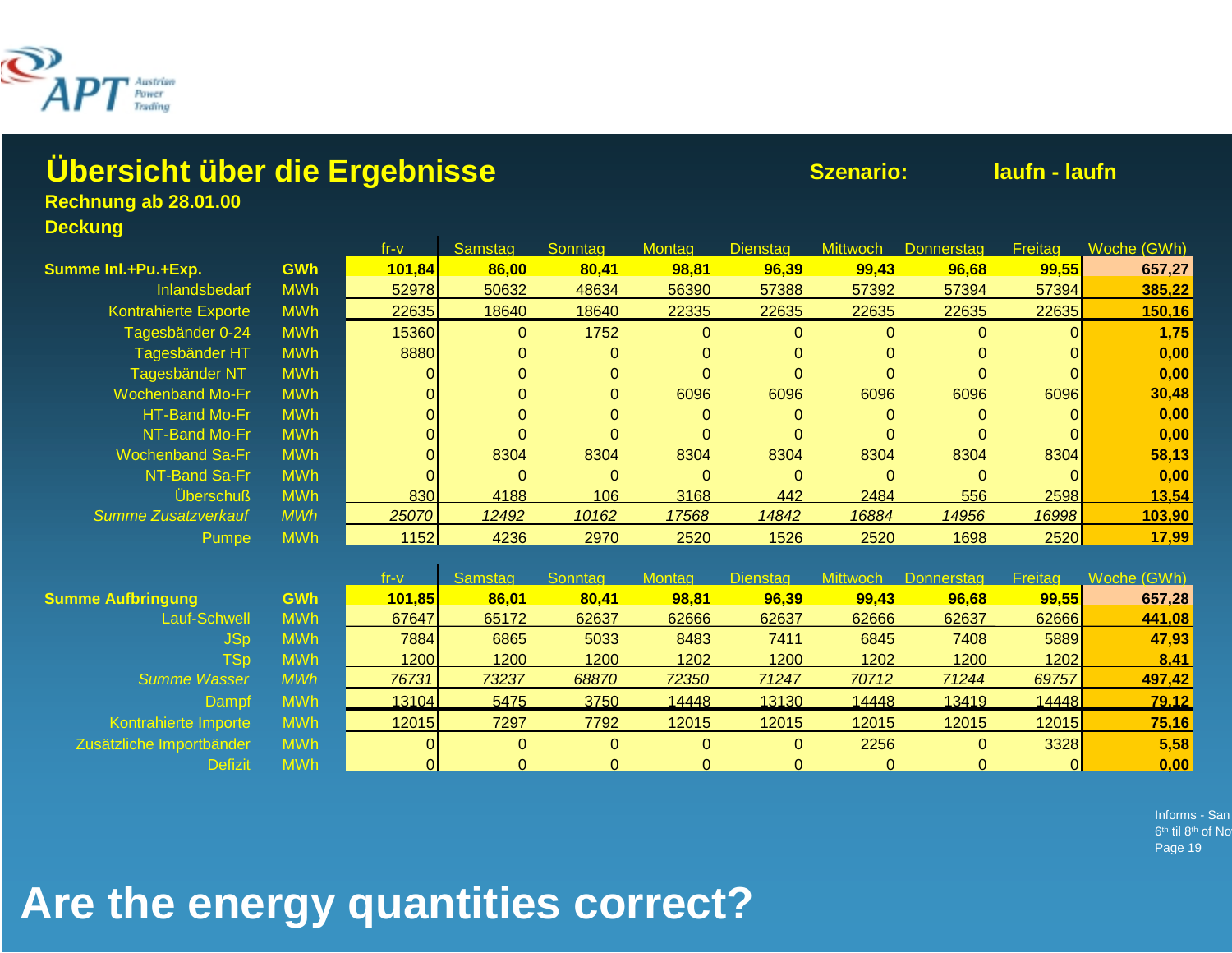![](_page_19_Picture_0.jpeg)

### **Plant schedule for one day**

![](_page_19_Figure_2.jpeg)

#### Now:

10 days per scenario

#### 128 scenarios

Informs - San 6th til 8th of No Page 20

### **Behave the model similar to reality?**